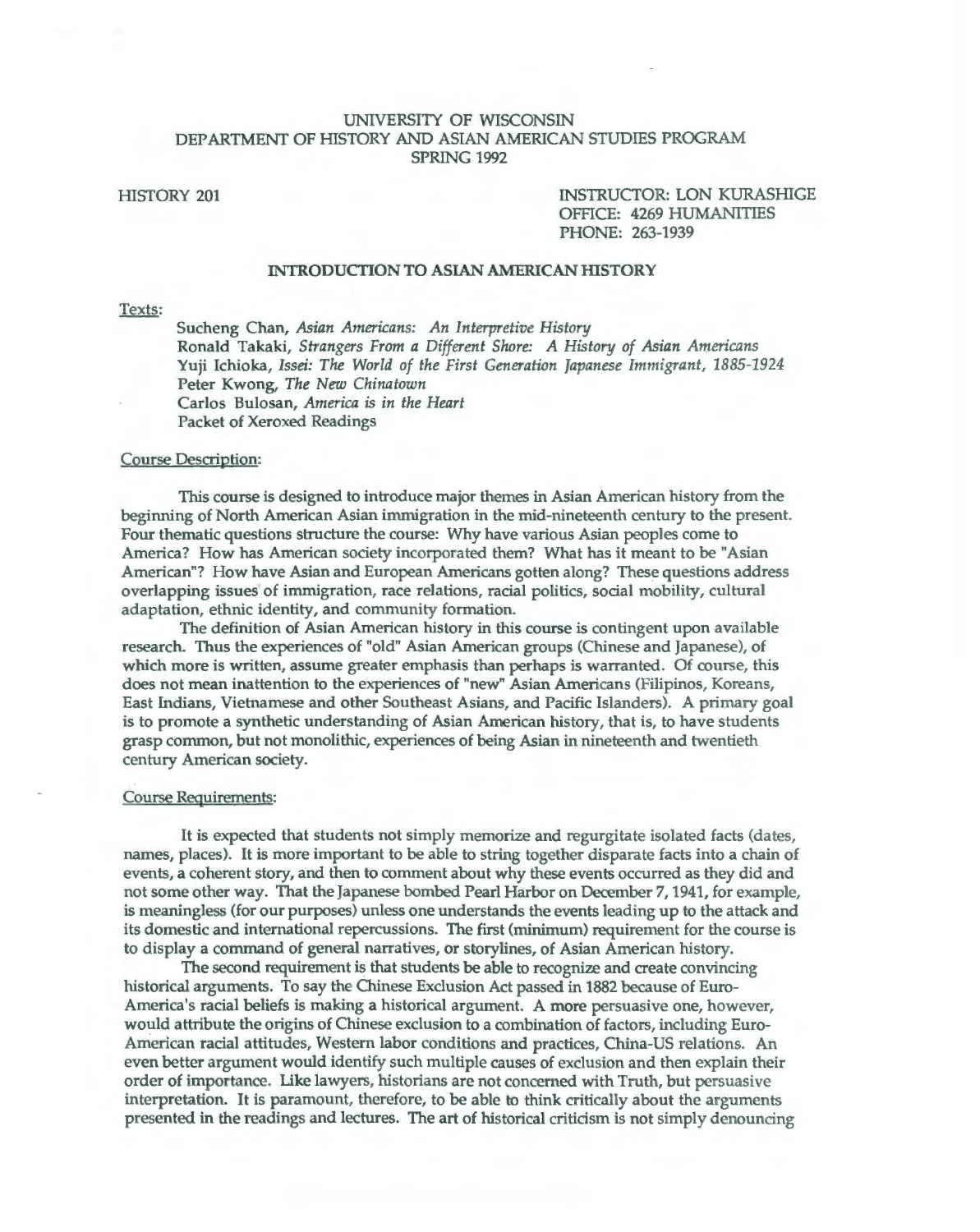# COURSE OUTLINE AND LECfURE TOPICS

# LECTURE TOPICS WEEK I. ROOTS OF ASIAN AMERICA, 1840s TO 1940s

| The Eastern Frontier: Theoretical Exhortations and Course Requirements<br>Setting the Stage: Domestic and International Context of 19th century Migration<br>Birds of Passage? Asian Americans and "New" Immigrants<br>Down on the Plantation: Life and Labor in Hawaii | Jan.    | 21<br>21<br>27<br>27    |
|-------------------------------------------------------------------------------------------------------------------------------------------------------------------------------------------------------------------------------------------------------------------------|---------|-------------------------|
| Ethnicity or Class: Padrones, Coolies, and Labor Contracting Systems                                                                                                                                                                                                    | Feb.    | $\overline{\mathbf{3}}$ |
| Film: Mississippi Triangle (Chinese workers in Mississippi Delta)                                                                                                                                                                                                       |         | 3                       |
| Politics of Prejudice: Organized Labor and Chinese Exclusion                                                                                                                                                                                                            |         | 10                      |
| Politics of Prejudice: Progressives and the anti-Japanese movement                                                                                                                                                                                                      |         | 10                      |
| Race, resistance, and the American law                                                                                                                                                                                                                                  |         | 17                      |
| <b>Small Business and the Ethnic Economy</b>                                                                                                                                                                                                                            |         | 17                      |
| Women and Families in a Bachelor Society                                                                                                                                                                                                                                |         | 24                      |
| A Dream Deferred: The Second Generation Dilemma                                                                                                                                                                                                                         |         | 24                      |
| Overseas Communities and the Changing Face of Asia                                                                                                                                                                                                                      | March 2 |                         |
| The Decision to Relocate Japanese Americans                                                                                                                                                                                                                             |         | $\overline{2}$          |
| <b>MID-TERM EXAMINATION</b>                                                                                                                                                                                                                                             |         | 9                       |
| II. THE CRUCIBLE OF WAR AND A "NEW" ASIAN AMERICA, 1940s TO 1990s                                                                                                                                                                                                       |         |                         |
| World War Two: Concentration Camps, U.S.A.                                                                                                                                                                                                                              |         | 9                       |
| World War Two: Cracks in the Mold                                                                                                                                                                                                                                       |         | 16                      |
| Color of Honor: The Japanese American Soldier in World War II<br>Film:                                                                                                                                                                                                  |         | 16                      |
| <b>SPRING BREAK</b>                                                                                                                                                                                                                                                     |         | 23                      |
| Postwar Politics: Communities, Collaborators, and "Cold Warriors"                                                                                                                                                                                                       |         | 30                      |
| The Affluent Society: Middle Class Transformations and Trappings                                                                                                                                                                                                        |         | 30                      |
| Asian Americans and Civil Rights: Beneficiaries and Benefactors                                                                                                                                                                                                         | April   | 6                       |
| Politics of Identity: Asian American Movements                                                                                                                                                                                                                          |         | 6                       |
| Immigration Reform: Politics and Practices                                                                                                                                                                                                                              |         | 13                      |
| New Migrations: From Brain-drain to Boat-people                                                                                                                                                                                                                         |         | 13                      |
| The New Chinatown and Other Ethnic Economies                                                                                                                                                                                                                            |         | 20                      |
| Asian American Women: Work, Family, and Feminism                                                                                                                                                                                                                        |         | 20                      |
| The Declining Significance of Race?                                                                                                                                                                                                                                     |         | 27                      |
| Film: Who Killed Vincent Chin?                                                                                                                                                                                                                                          |         | 27                      |
| Asian American Renaissance                                                                                                                                                                                                                                              | May     | $\overline{\mathbf{4}}$ |
| Asian Americans in the Pacific Rim Era                                                                                                                                                                                                                                  |         | $\overline{\mathbf{4}}$ |

# FINAL EXAMINATION

May 11